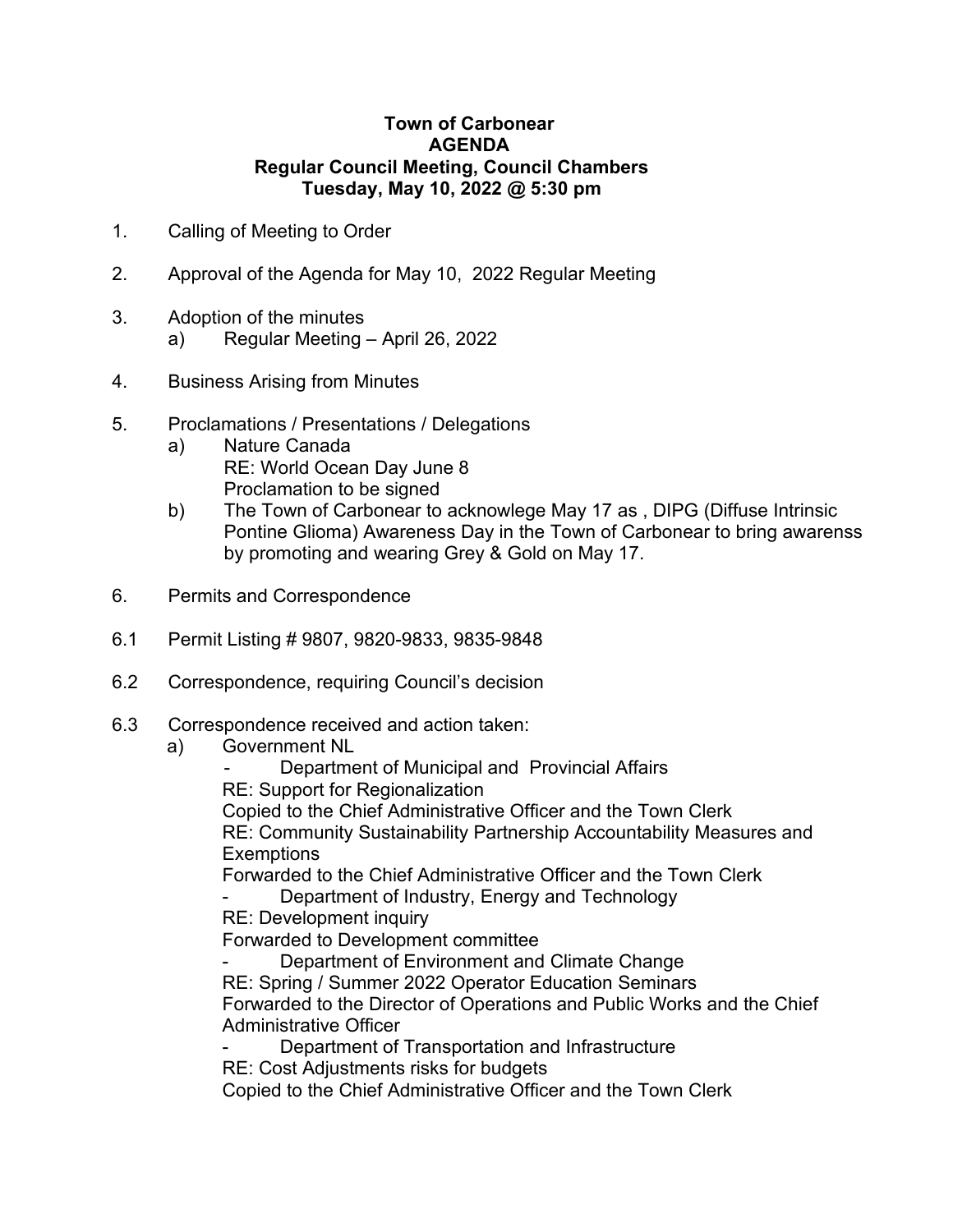Department of Tourism, Culture, Arts and Recreation RE: Funding application under the Come Home Year Cultural Funding program was not approved. Copied to the Chief Administrative Officer and the Economic Development and Tourism Officer

- b) Property owner, Bunker Hill RE: Garbage collection Forwarded to the Public Works, Waste Management & Community Services committee
- c) Property owner, Mahaney's Lane RE: Issue with sediment in drinking water Forwarded to the Public Works, Waste Management & Community Services committee
- d) Property owner Southside Lower Road RE: Inquiry regarding development Southside Lower Road Forwarded to Development committee
- e) Individual inquiry on taking wedding photos at the Rorke store Forwarded to the Recreation, Special Events, Culture and Tourism committee
- f) Royal Canadian Legion RE: Request for meeting to discuss upgrades to Water Street Forwarded to the Development committee
- g) Newfoundland and Labrador Irish Connection RE: Expression of interest to help organize community concern. Forwarded to the Recreation, Special Events, Culture and Tourism committee
- h) Property owner, Blueberry Crescent RE: Safety concern near the access to the playground Forwarded to Recreation, Special Events, Culture and Tourism committee
- i) NL Public Health Laboratory, Test results of water samples collected on January 12, 2022 at North Atlantic, Shell, Esso, Red Circle. Results marked satisfactory. Placed on file.
- j) Participation Canada RE: Grant for Community Better Challenge has been approved in the amount of \$500.

Copied to the Chief Administrative Officer, Director of Recreation. To be advertised on social media.

- 7. Committee Reports
	- a) Public Works, Waste Management and Community Services
	- b) Administration and Finance
	- c) Economic Development, Planning and Land Use Planning
	- d) Recreation, Special Events, Culture and Tourism
- 8. Reports of Chief Administrative Officer and Department Heads
	- a) Director of Recreation
- 9. Finances
	- a) **Operating Invoices** over \$2,000.00 in the amount of…………..…\$211,875.88
	- b) Capital Invoices